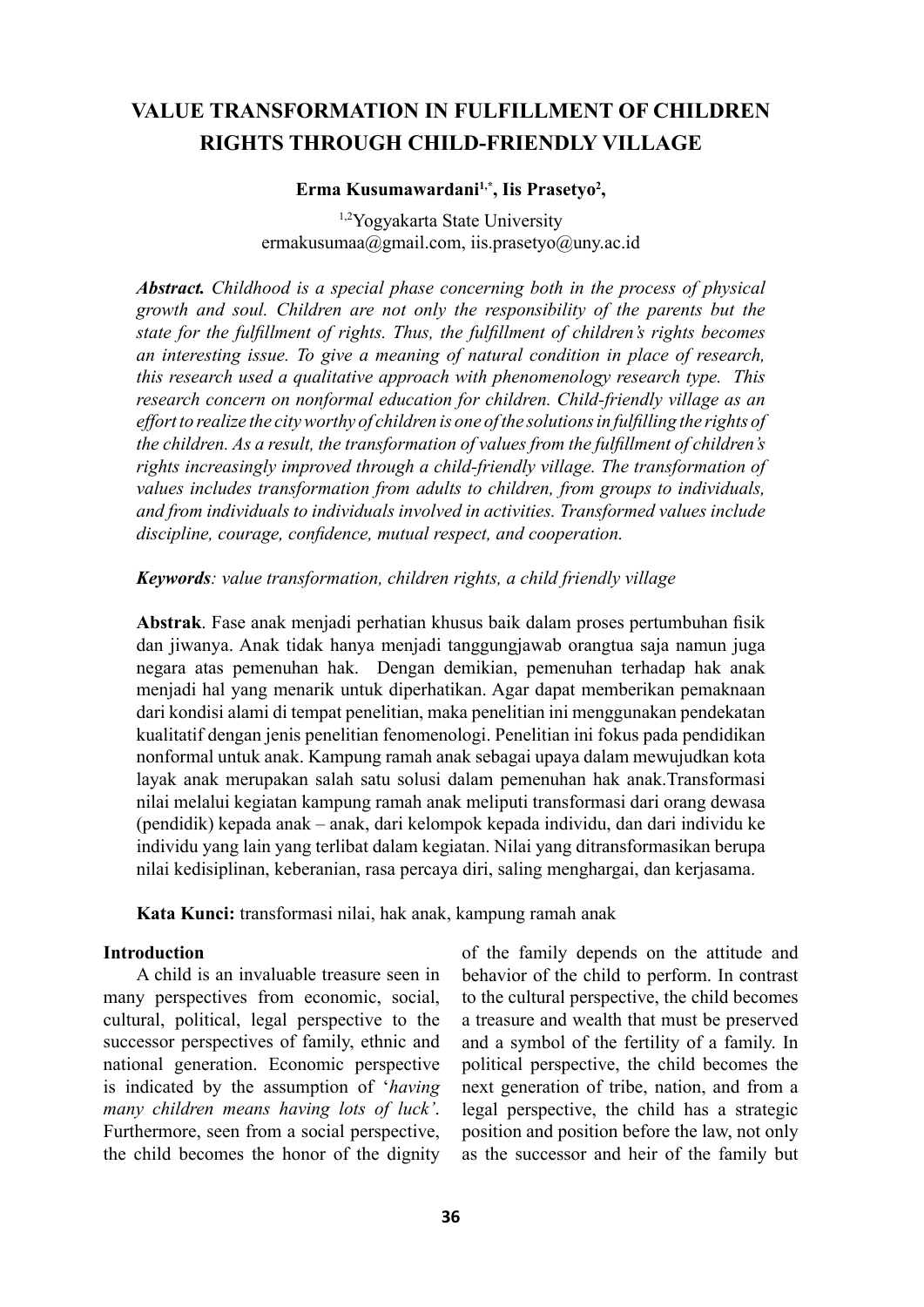also as part of the legal subject with all rights and obligations that are guaranteed law . Speaking of rights and obligations, Indonesia is a country that upholds Human Rights for every citizen. The understanding of human rights in Indonesia is a universal birthright that applies universally to all human beings. In accordance with Act No. 39 of 1999 article one of «Human Rights is a set of rights inherent in the nature and existence of human beings as a creature of God and is a gift that must be respected, upheld and protected by the state, the law, the Government, and every person for the honor and protection of human dignity and prestige.»

As the times grow and the greater the challenges of life, people's understanding of the rights of child protection is often ignored. This can be seen from several cases of child rights violations in Indonesia such as infant disposal, neglect of children, malnutrition to HIV / AIDS transmission Indonesian Child Protection Commission received complaints

about abandonment cases of 5.4 million children and 886 infants. Baby dumps are also diverse, ranging from residents' homes, rivers, houses of worship, terminals, railway stations, to sewers and dumps. Another example is malnutrition (marasmus kwashiorkor) based on UNICEF, the UN agency for child protection, the number reaches 10 million in Indonesia. Other cases such as early marriage, lack of education, child trafficking, child abuse and underage employment. Early marriage occurs in rural areas, 46.5% married before 18 years and 21.5% married before reaching 16 years. The most obvious and freshest case is a marriage performed by Kyai Pujiono Cahyo Widianto or known by Sheikh Puji with Lutfiana Ulfa (12 years). (Kompasiana News, 2015)

This is reinforced data from the Indonesian Child Protection Commission (KPAI) which shows some cases of children from 2011 to 2015. As can be seen in the table below:

| Table 1. Data of child cases from 2011 – 2015 |  |  |  |  |  |  |
|-----------------------------------------------|--|--|--|--|--|--|
|-----------------------------------------------|--|--|--|--|--|--|

| N0             | Year       | Cases |
|----------------|------------|-------|
|                | 2011       | 2178  |
| $\mathfrak{D}$ | 2012       | 3512  |
| 3              | 2013       | 4311  |
|                | 2014       | 5066  |
| 5              | April 2015 | 6006  |

Source: Child Protection Commission

From table 1 above shows that cases of violence each year have increased. Violence is not only physical violence but also sexual violence, psychological and neglect. It shows that the family has not been a safe place for children. In addition, the lack of community involvement in protecting children is due to the lack of understanding of the rights of the children.

Yogyakarta as a student city still has a growing number of children every year. One case is pedophilia. Pedophilia is a deviant behavior, disorder or psychiatric disorder committed by adult humans to act by making children as the target of action that is usually a violation of sexual desire. The number of cases can be seen in the table below: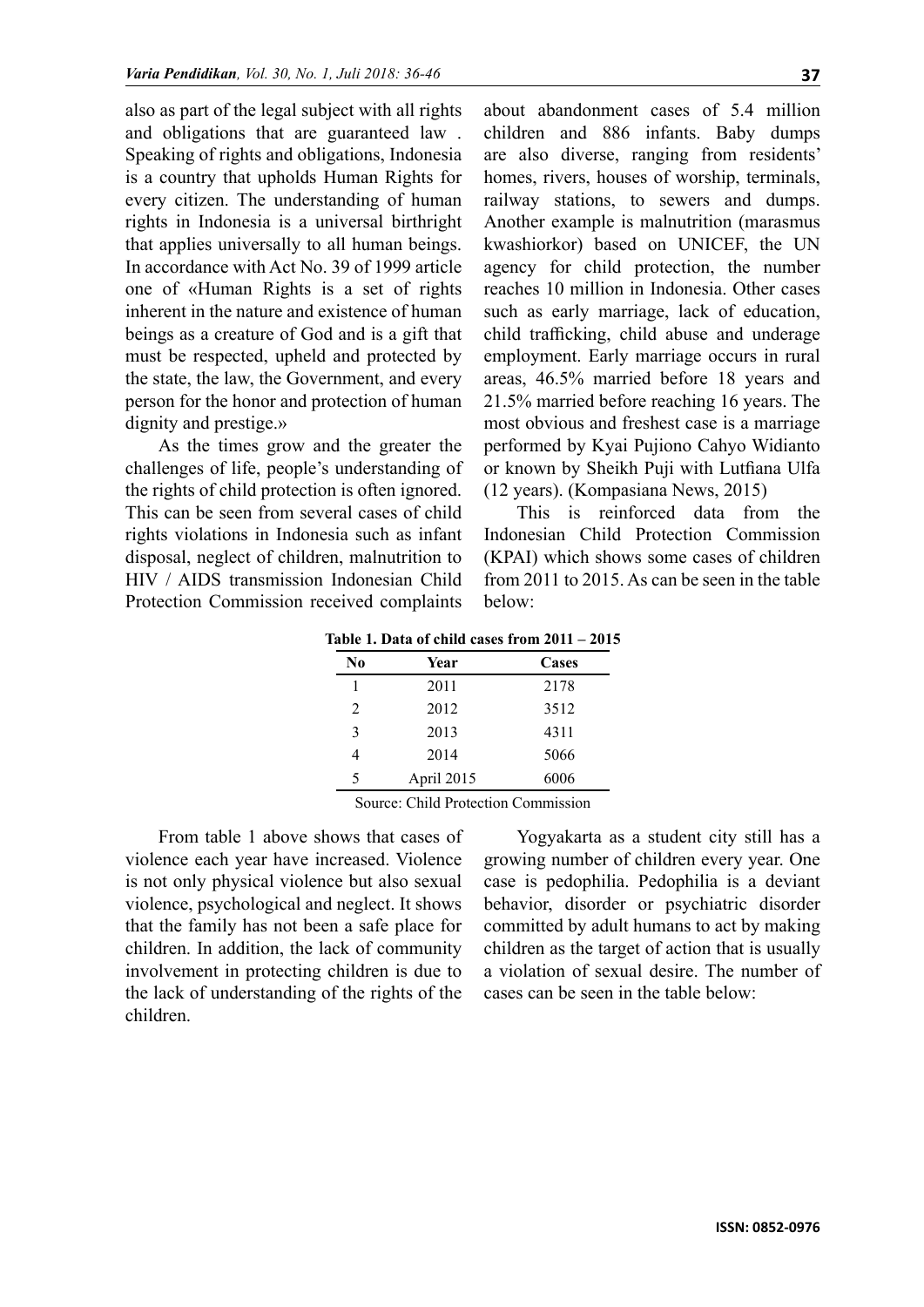| No | Year | The number of Cases |
|----|------|---------------------|
|    | 2010 | 5                   |
| 2  | 2011 | 6                   |
| 3  | 2012 |                     |
|    | 2013 | 8                   |
| 5  | 2014 | 9                   |
|    |      |                     |

**Table2. Pedophilia cases in Yogyakarta from 2010 - 2014**

Source: Lukman Hakim Harahap, 2014

In addition to the above cases, Yogyakarta is also inseparable from the case of children dropping out of school. Data from the Department of Education, Youth and Sports of Yogyakarta Province in 2009 the number of dropout children is about 1,563. Below is the data table of dropout children in DIY:

| Table 5. Data number of dropout clind in DTT |                    |                     |  |  |
|----------------------------------------------|--------------------|---------------------|--|--|
| No                                           | <b>Region/City</b> | The number of cases |  |  |
|                                              | Bantul             | 584                 |  |  |
| 2                                            | Sleman             | 179                 |  |  |
| 3                                            | Gunung Kidul       | 327                 |  |  |
| 4                                            | Kulonprogo         | 330                 |  |  |
| 5                                            | Yogyakarta         | 143                 |  |  |
|                                              |                    |                     |  |  |

**Table 3. Data number of dropout child in DIY**

Source: DIKPORA DIY

Based on the data in the table above, the number of quite a lot is very unfortunate considering the child is the next generation who must get an education. Education is one of the child rights recognized in the Convention on the Rights of the Child on the rights of children to education, whether formal, non-formal or informal. The right of education is also regulated in the Regulation of the Minister of Women Empowerment and Child Protection of the Republic of Indonesia Number 5 the Year 2011 on the Policy on the Fulfillment of the Right to Child Education.

Some of the above cases show that children's rights have not been fully fulfilled either by family or country. Whereas as stated in Law No. 23 of 2002 on child protection, the basic rights that must be owned by children are the right to life, the right to grow and develop, the right to protection and the right to participate. However, various cases of children are stealing more attention from the government. In the era of regional autonomy, the Convention on the Rights of the Child and all laws and regulations relating to the

right of the child is being imposed on the rights-based development system in the form of Child-Friendly City. The Government of Yogyakarta City through KPMP (Office of Community Empowerment and women) seeks a program to fulfill the 4 basic rights of the child. Efforts to materialize from Decent City Children is through the formation of Village Friendly Children.

The results of research about Children's Views on Child-friendly Environments in Different Geographical, Cultural and Social Neighbourhoods (Maria Northdorm, 2009) show that three of the dimensions, in particular, apply to the children's responses: 'safety and security', 'urban and environmental qualities' and 'basic services'. However, other dimensions of that framework, containing more abstract phenomena, do not seem to apply to these children's environmental experiences. A child-friendly perspective on cities, with children's age in mind, seems to involve a local perspective on the environment, a result that indicates a need for change in current city planning practice**.**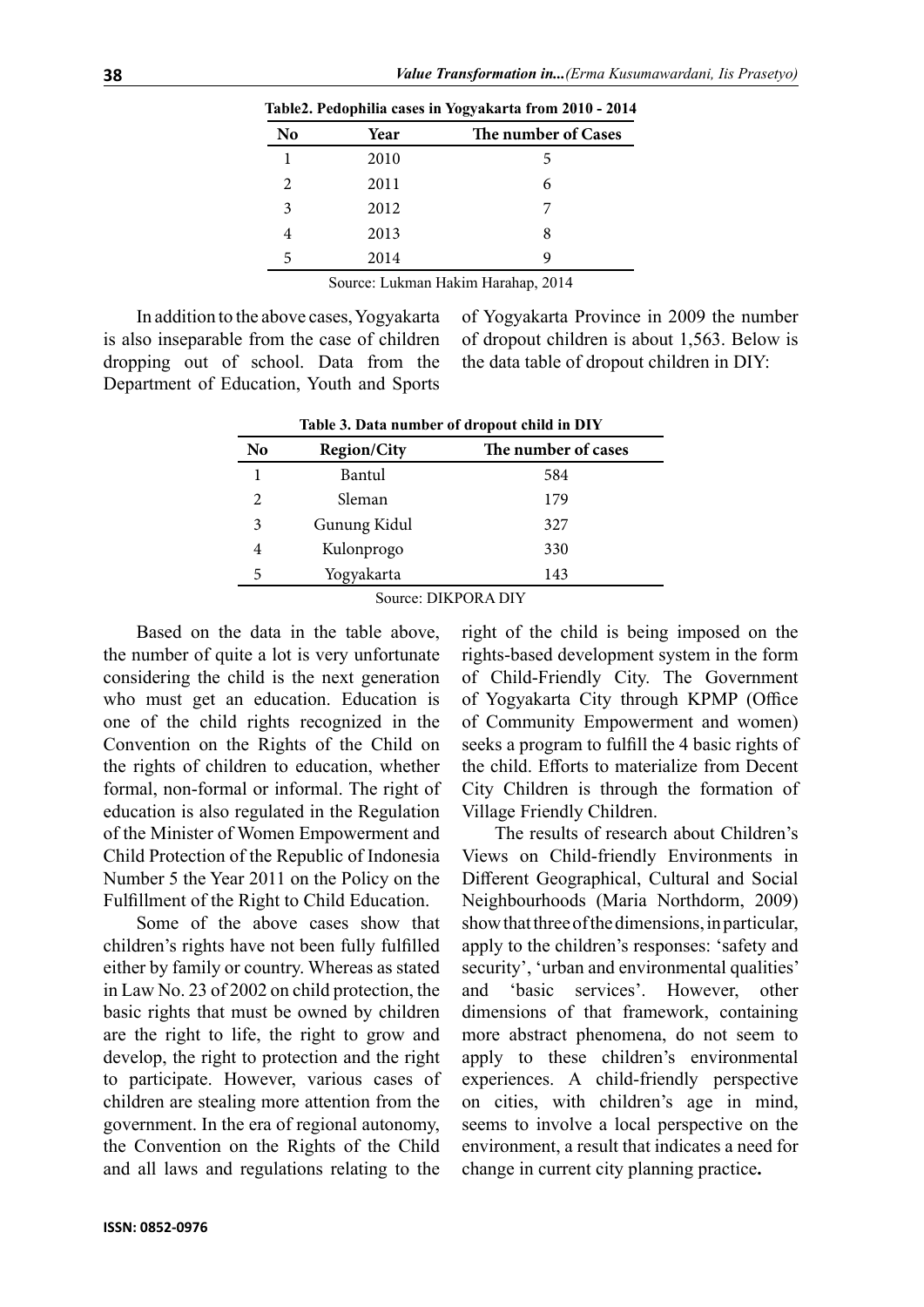The existence of this child-friendly village program becomes one of the government's ways to protect children from their vulnerability. From the journal of childfriendly cities: good governance in the best interest of the child (Eliana Riggio,2002), we can know that a child-friendly city has a system of governance committed to the full implementation of the UN Convention on the Rights of the Child. It falls on city governments to translate the commitments made at the national level by states ratifying the Convention on the Rights of the Child into action at the city level – and thus also to form a key component of national plans of action for children. It has particular relevance to the follow-up to the UN Special Session on Children (New York, 8–10 May 2002), whose document, AWorld Fit for Children, explicitly commits member nations to develop child friendly communities and cities, and to involve mayors and municipal authorities as primary partners in achieving the new goals set for children. Children are recognized as citizens who have a right to express their opinions and have their views given due consideration. This requires most cities to make institutional, legal and budgetary reforms and to develop a strategy to transform the living environments of children at the family, neighborhood and city levels.

In Indonesia, by implementing this program, the family and society, therefore it can synergize each other in the fulfillment of children's rights. Child-friendly village activities divided into five clusters not only provide an understanding of the fulfillment of children's rights. However, it also provides an understanding of the transformation of values in each of these activities in the fulfillment of the rights of the child. Therefore, this study aims to see the transformation of values in the fulfillment of children's rights through the child-friendly village in the city of Yogyakarta.

#### **Method**

This research is a type of qualitative approach with phenomenology research type. To data collection techniques by using observation, interview and documentation study. The research was conducted in *Kampong Ramah Anak* (Child-Friendly Village) named "Kambojo". This village has a homogenous society characteristic with problems in a heterogeneous environment. The instrument used in this study is the researchers themselves assisted by guidelines for observation, interviews, and documentation that have been prepared before. Furthermore, researchers used qualitative descriptive analysis techniques to perform data analysis.

#### **Results and Discussion**

#### **1. Culture on Child-Friendly Village**

Based on observations made by *Rukun Warga (RW)* officials and community leaders, there are still problems in RW 05 such as: juvenile delinquency, Dropout (DO) elementary, junior and senior high school, waiting period, reproductive health, environmental problems, lack of facilities and infrastructure to play and study , etc. So from the above problems, the board and community leaders took the initiative to work together to build the village through a program from the government that is childfriendly village program. The initiative of the officials and community leaders received positive responses and support from the residents of RW 05, Tegalrejo Kampong. RW and community leaders hope that with the child-friendly village program, youth can be involved in the implementation of the program.

The implementation of several existing programs is supported by several components:

a. Physical Components: Public Space, Sports Facilities, River, Availability of Clean Water, Availability of Sanitation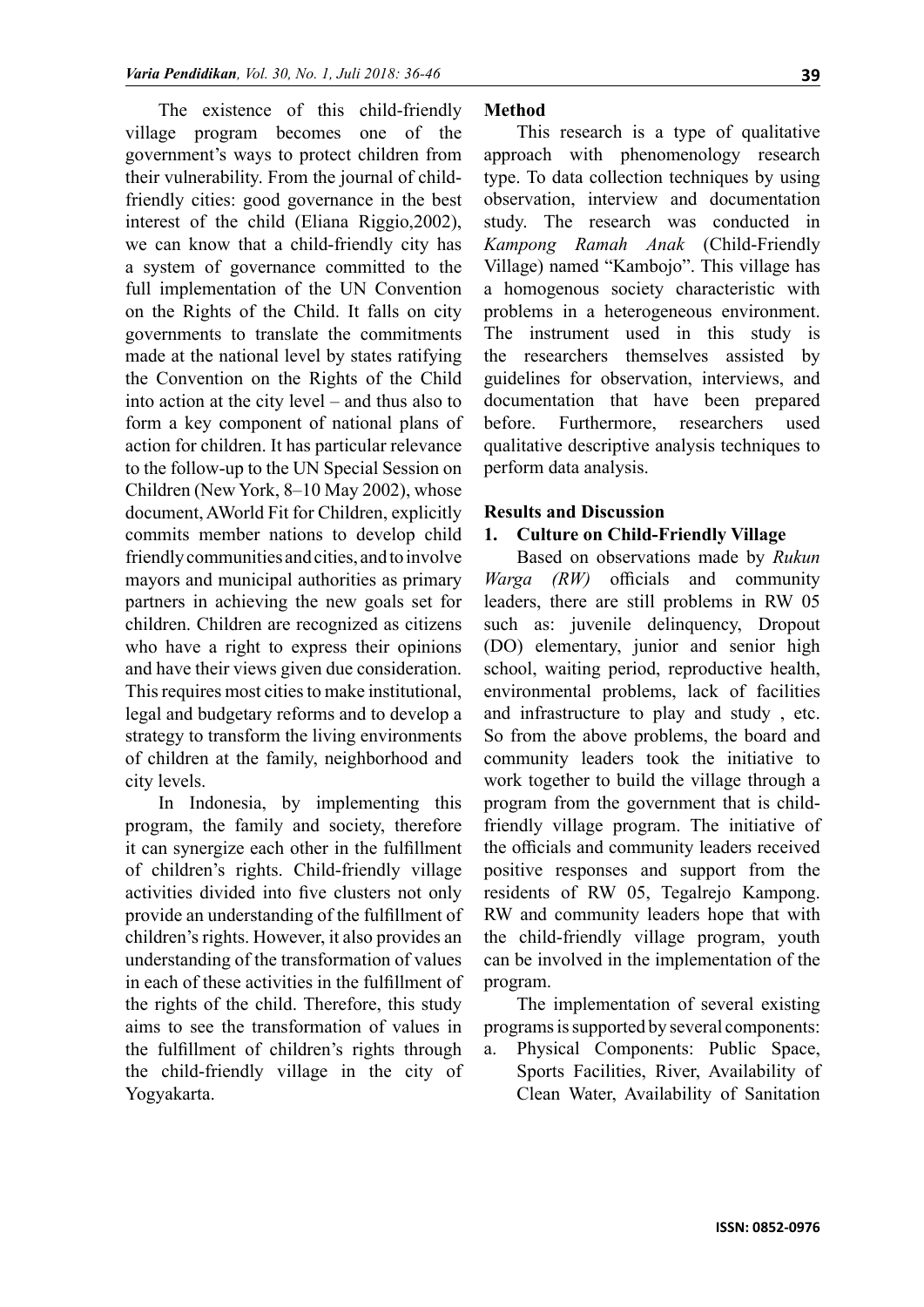Means, Conservation of Water Resources, Green Open Space, Road, Rain Water Channel, Place of Worship, Education Facility, Library, Health Facility, Multipurpose Post, Waste Management Independent, and Waste Bank

- b. Management Component : Institutional (*Rukun Tetangga*, *Rukun Warga, Program Kesejahteraan Keluarga, Dasa Wisma),*  Regulations (The Standing Appeal on the Road, Regulations from the District, Regulations on the basis of the agreement of the citizens), and Communication (Information Board, Meeting of citizens, Means of Complaint, Suggestion and Citizen Input
- c. Community Role Components : The Role of Citizens in the Environmental Sector (Environmental Utilization, Waste Management), The Role of Citizens in the Field of Education (Earlychildhood Education, Library, Learning Movement in the Community Environment, Hours of Learning), The Role of Citizens in the Field of Health (*Posyandu, Bina Keluarga Balita*, Sanitation, Sports Activities), The Role of Citizens in the Field of Economics (*Jimpitan*, Environmental Security, *Gotong Royong*), The Role of Citizens in the Field of Government (Developing RW Management, Preparing the Management of RT, Preparing the PKK Board)

In implementing several programs of this activity, the residents of RW 05 Tegalrejo village have a slogan. The first slogan is «RW 05 *BERTUAH*». The purpose of the slogan is to create a clean environment, friendly, pious, superior, safe and green. This means that in carrying out activities community not only able to argue but must be followed by concrete actions to make it happen. So that the support of some components is also indirectly become a supporting component in the implementation of child-friendly kampong activities in RW 05, Tegalrejo Kampong.

The first step in pioneering child-friendly village activities in RW 05 is by strengthening human resources (HR) among youth so that youth can have the same dream and purpose. One of the ways in strengthening human resources is by doing outbound activities. This outbound activity is not only followed by the candidates of the child-friendly village management, but the parents of the youth also accompany when the outbound activities. Mentoring is one form of parental support for children

The next stage for the development of child-friendly village is the establishment of organization structure and preparation of activities child-friendly village. The statement same as the result of research from Taryono,1992 give meaning about spatial order of a region include purpose of structure and interrelatedness of spatial order which as a unity of development mechanism. Spatial order can't be part from law basic that is UUD'45 and GBHN, in order to the management can be integrated and keep the environment. Spatial order also take note of physical factor and non physical factor. Physical factor consist of soil, water, flora, and fauna. Non physical factors consist of environment, social, economic, and soon. The initial stewardship of the childfriendly village program «Kambojo» is in the coordinator by Mr. Mulyanto and in the chairman i by Mr. Atri Iman Santoso. The child-friendly village guard has a slogan of one word, one deed. This means that in carrying out Village-friendly activities both the steward and the community should be the same between what is aspirated with the actions to realize those aspirations. Activities in a child-friendly kampoong program in the form of physical and non-physical activities. Therefore, the goal of the child-friendly village program «Kambojo» is broad to help the city of Yogyakarta to realize the city worthy of children. While the more narrow goal is the realization of the environment RW 05 Kampong Tegalrejo child-friendly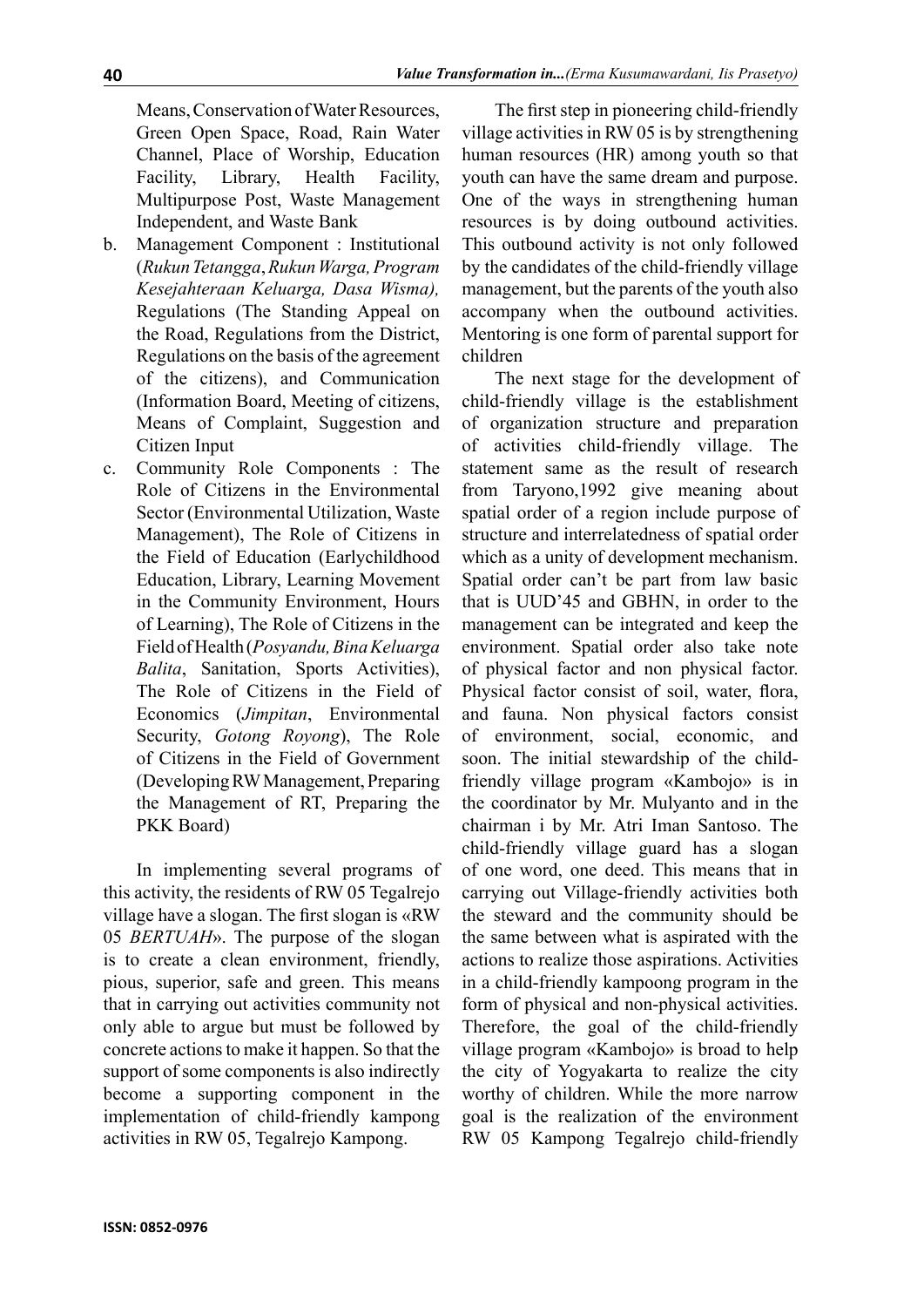with activities that can fulfill the rights of children through the activities of premises participating RW 05.

- 1. Vision Dynamic Village, Align, Align, and Balanced
- 2. Mission
	- a. Realizing a faithful, socially and cultured child.
	- b. Making a quality shoot of the nation.
	- c. Growing the child's awareness of the green, healthy and clean environment.
	- d. Developing the potential and talents of children.
	- e. Infuse the child's awareness of the dangers of drugs.
- 3. Target
	- a. The fulfillment of children's rights RW 05 Kampong Tegalrejo
	- b. Awareness of parental obligations to children
	- c. Environment

Child-friendly village «Kambojo» has a distinctive characteristic that distinguishes it from other child-friendly villages. One of the peculiarities of this child-friendly «Kambojo» village is that it has kampong culture. The village culture in KRA «Kambojo» is divided into four. Four kampong cultures are often referred to as the four pillars of the village culture. In addition to having four pillars of kampong culture, the child-friendly village «Kambojo» has five child-friendly behaviors. The number of cultural pillars is adjusted to the '*Rukun Tetangga*' (RT) located in RW 05. Whereas five become child-friendly behavior taken from the name '*Rukun Warga*' (RW) is RW 05.

The four pillars of culture and fifth childfriendly behavior is one step to realize the environment RW 05 is friendly to children. The four pillars of culture that is expected to be characteristic of RW 05 child-friendly village. Meanwhile, the fifth child-friendly behavior is expected to form the character of children. So that between the behavior and

child-friendly culture synergized from the creation of child-friendly behaviors that will form the pillars of the culture of the village. From children's behavior, it creates a childfriendly culture. The cultures and behaviors of the children are interconnected into one unified whole and thus characterize the childfriendly village «Kambojo».

Here's an explanation of each culture pillar and five child-friendly behaviors:

- 1. Four pillars of the village culture
	- a. Obey the religion according to religion
	- b. Worship to both parents
	- c. Diligent to reach science for achievement
	- d. Polite in association
- 2. Five child-friendly behaviors
	- a. Greet each meet
	- b. Greetings every time
	- c. Every smile speaks
	- d. Make every conversation
	- e. The spirit of every activity

#### **2. Activities on Child-Friendly Village**

Child-friendly village is a unit of programs conducted by citizens who are members of the '*rukun kampoong*' in the form of efforts to fulfill the civil rights of children to provide opportunities to grow and develop based on realistic conditions to the village that is able to provide comfort, proper to live and worthy of development with basic health, education and legal protection based on independent initiative. The implementation of this program is integrated with the activities of '*Rukun Warga*' (RW) and '*Rukun Tetangga*' (RT) as the fulfillment of basic needs of life. (Report of the End of the Study of Development of City of Children Worthy of Yogyakarta).

Child-friendly village is the realization of the program as a manifestation of the district or city worthy of children. This child-friendly village program is a program within the scope of a community that aims to fulfill the rights of the child through the activities undertaken. The goal of this child-friendly village program is the children in the neighborhood.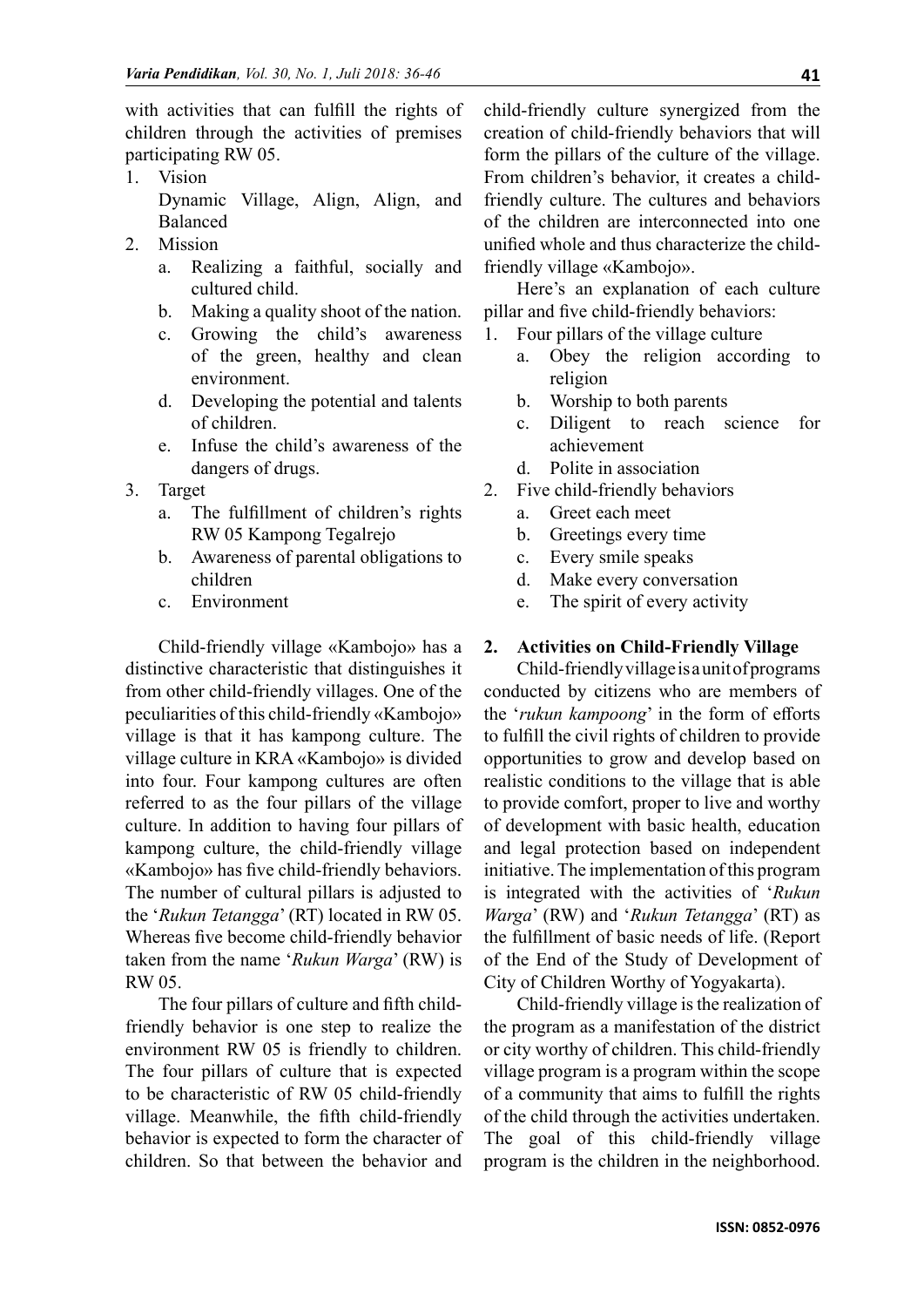The concept of this child-friendly village program is the implementation of physical and non-physical activities as an effort to fulfill the rights of the child.

Four child rights in accordance with child protection legislation include child rights, child rights, child protection and child participation rights. The fulfillment of the four rights of the child through the implementation of activities divided into five clusters. The five clusters include special protection clusters, education clusters and leisure use, civil rights and freedom clusters, basic health and welfare clusters, and alternative family and alternative care clusters. All child-friendly village activities integrate with existing activities within the scope of RW.

Child-Friendly Village Program «Kambojo» is one of the children friendly village programs located in RW 05, Tegalrejo Village, Tegalrejo District, Yogyakarta City. The name of the child-friendly village is short for the boy-friendly village of tegalrejo. So the name of the child-friendly village in RW 05 abbreviated with «Kambojo». The goal of the «Kambojo» child-friendly village program is the fulfillment of children's rights in RW 05, raising awareness of the rights of children and creating a child-friendly environment. In addition, the child-friendly village program «Kambojo» became one of the efforts of the RW 05 community to provide a venue for the development of the positive potential of youth and women in RW 05. So this program is also an empowerment effort for youth and women in RW 05.

Efforts are made to achieve the goal of the child-friendly village «Kambojo» which is to carry out various activities in which contains matters relating to the fulfillment of the rights of children RW 05. Activities in the village child-friendly «Kambojo», among others:

1. The cluster of special protection: socialization of child-friendly village, plagiarism slogan and child-friendly village culture, environmental improvement and drug counseling

- 2. Education clusters and leisure use: shared learning, making, Dance Training, Early Childhood Education (PAUD), *Taman Pendidikan Al-Qur'an* (TPA) and sports.
- 3. The cluster of civil rights and freedoms: child registration, procurement of child forums and regular meetings with RW masters.
- 4. Basic health and welfare cluster: posyandu, mosquito larva check and reproductive socialization for adolescents.
- 5. Family environment cluster and alternative care: *Bina Keluarga Balita* (BKB)
- 6. In addition to the activities in the clusters above, the Kambojo children-friendly village program has outdoor activities such as KRA launching, performing arts, following musrengbangkel, the anniversary of national holidays, KRA birthday celebrations and outbound trainers.

That activities are activities generated by the child-friendly village program «Kambojo». In every activity carried out always associated with the rights of children. So that the implementation of «Kambojo» child-friendly village activities is not only an activity to entertain children but also answering the needs and significance for the fulfillment of the four rights of children, namely the right to live the child, the right to grow children, the right of child protection and the right of child participation. Thus, it can be said that activities in the «Kambojo» kid-friendly village program are in line with the objectives expected by KRA's «Kambojo» KRA board.

Based on the theory study, a childfriendly village is a program that aims to fulfill the rights of children through activities planned according to a cluster. According to the report of city-worthy study of children, child-friendly village is a unit of programs conducted by citizens who are members of the 'rukun' kampoong in the form of efforts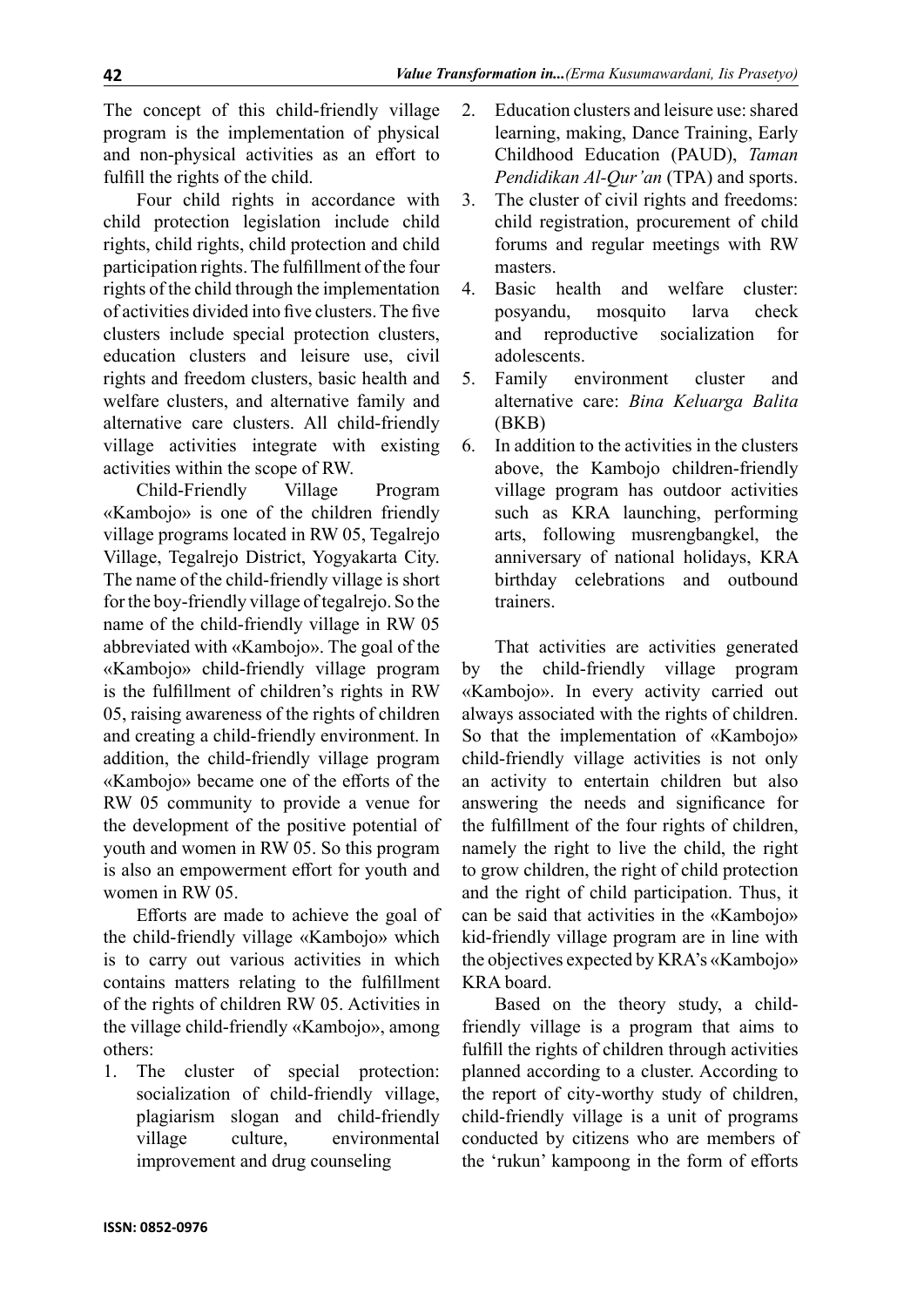to fulfill the civil rights of children to provide opportunities to grow and develop based on realistic conditions to the village that is able to provide comfort, habitable and viable with basic health, education and legal protection based on independent initiatives. This program is implemented integrated with the activities of the neighborhood and the neighborhood as the fulfillment of basic needs of life. Thus, based on the theoretical study it can be seen that the «Kambojo» child-friendly village program is in line with the purpose of child-friendly kampongs in a child-friendly city study report. In addition, the childfriendly village «Kambojo» has implemented activities in accordance with the guidelines on the implementation of children's participation policy in development in Law No. 40 of 2011. This means that activities carried out by the child-friendly village «Kambojo» have fulfilled the rights of children in RW 05.

## **3. Values transformation in the Fulfillment of the Rights of the Child**

Every activity of life, the human must do interaction process, an interaction can occur between the individual with individual, individual with a group, or group with a group. Since human birth must have been interacting with the surrounding environment, starting from the smallest scope is the family scope. Each of these interactions will have an effect on the individuals involved. According to Mohammad Ali and Mohammad Asrori (2012: 85) that social relations are defined as ways individuals react to the people around him and how the influence of that relationship on him. With the occurrence of interaction on the individual then can change the individual to be better or it makes it worse.

Interaction occurs in every activity in RW 05 child-friendly village program. From the observation, children will gather to do activities or just play with friends in their environment. The form of interaction that occurs can be in the form of a positive (associative) interaction or may be a negative (dissociative) interaction. In every interaction

that occurs in a group, the transfer of value occurs between them. Value is used as a benchmark of good and bad in social life. Basically, humans always want to be considered good and right in the environment.

The form of social interactions acoustic is more likely to occur after the implementation of child-friendly village activities. When implementing the activities, from each individual will appear a positive value for mutual cooperation. It can be seen during the activity. Children work together to solve their obligations in every activity. Being disciplined in carrying out the task is also embedded in the child because it is based on every activity. Tolerance towards other religions is always shown by people who then become embedded in the child. This can be seen from people who have different beliefs but children can still live in harmony regardless of their religious status.

Dissociative social interaction forms also occur when children perform activities. Conflict often occurs in children because of small things. How to resolve the dispute is done alone by the concerned because if not done settlement there will be a continuous conflict. Disputes also do not occur in school-aged children, disputes also occur in adolescent children involved in childfriendly village activities. This is because they disagree differently and nobody wants to budge. Value is used as a benchmark for social life.

In each activity carried out the transfer of value. Value transformation occurs from adults to children and from one child to another. Transferred values are then absorbed by the children so that there is a change in the child. Changes that occur are in the form of changes in attitude and behavior in children. The changes can be seen during the event. Children indirectly imitate what others do and then apply to their daily lives.

The way the delivery is done by the educator in every activity shows a positive attitude. It is shown by a good speech that conveys a moral message, in a gentle way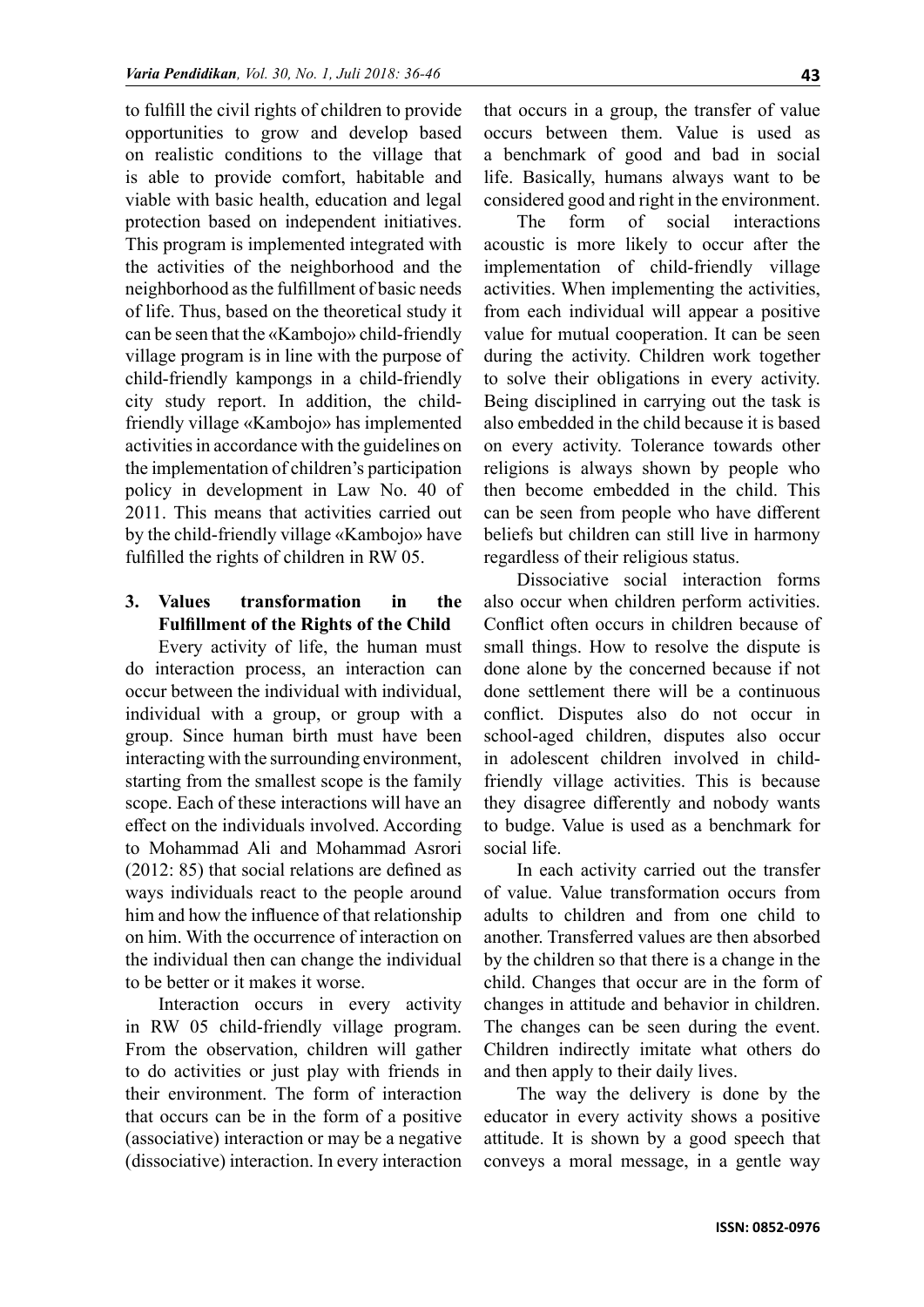and does not give the element of violence to children, appreciate the existence of the child by talking and asking questions to the child. In this way, the child will tend to imitate what the educator has done because it is considered better.

Therefore, any social interaction takes the transfer of values that affect the attitude from one individual to another or from group to individual. This attitude is used as a benchmark of good and bad in social life. The value transfers that occur in every activity in the Kambojo «child-friendly» village are transfers of positive and negative values, but more positive values are taken by children than their negative values. Positive values such cooperation, tolerance, mutual respect, and discipline, and mutual cooperation. Despite hostilities, competition, unavoidable disagreements.

## **Conclusion**

Child-Friendly Village Program «Kambojo» is one of the children friendly village program located in RW 05, Tegalrejo Village, Tegalrejo District, Yogyakarta City. The goal of the «Kambojo» child-friendly village program is to fulfill children's rights, raising awareness of parents and creating the environment. Activities in the Kambojo child-friendly village include:

- 1. The cluster of special protection: socialization of child-friendly village, plagiarism slogan and child-friendly village culture, environmental improvement and drug counseling
- 2. Education clusters and leisure use: shared learning, making, Dance Training, Early Childhood Education (PAUD), *Taman Pendidikan Al-Qur'an* (TPA) and sports.
- 3. The cluster of civil rights and freedoms: child registration, procurement of child forums and regular meetings with RW masters.
- 4. Basic health and welfare cluster: posyandu, mosquito larva check and reproductive socialization for adolescents.

5. Family environment cluster and alternative care: *Bina Keluarga Balita (BKB)*

In addition to the activities in the above clusters, the Kambojo children-friendly village program has outdoor activities such as KRA launching, performing arts, following musrengbangkel, the anniversary of national holidays, KRA birthday celebrations and outbound trainers.

Transfer of values and attitudes also occurs within each interaction. Value is a benchmark that will be used to see good and bad of a person, whereas attitude can be a person's reaction to something. Based on the results of research conducted, in every activity carried out in the village child-friendly transfer of value occurs in the children themselves after attending some activities. Children can take the positive side of every activity that is carried out even if the children themselves cannot understand that he has changed in a positive direction. Value transformation occurs from adults (educators) to children. Value transformation also occurs from one child to another. The value transfers that occur in every activity in the Kambojo «child-friendly» village are transfers of positive and negative values, but more positive values are taken by children than their negative values. Positive values such cooperation, tolerance, mutual respect, and discipline, and mutual cooperation. Despite hostilities, competition, unavoidable disagreements.

Child-friendly village programs that have been proclaimed in various cities and regions need to get the government's assistance so that the implementation can be run in accordance with the objectives. This assistance is expected to see that not all childfriendly villages have consistently run their activities. Because based on observations in the field, there are still some child-friendly villages that do not innovate the existing activities.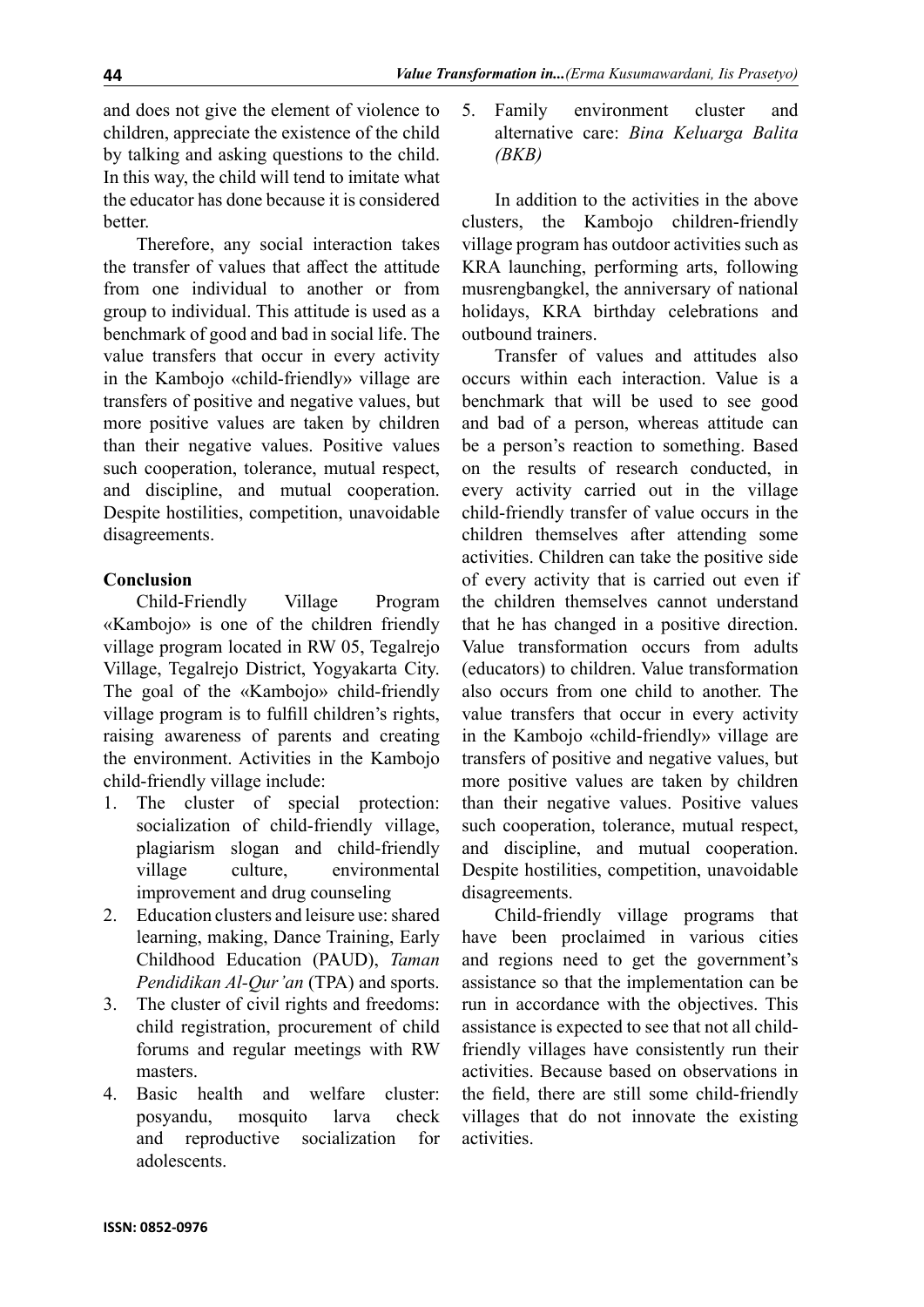#### **References**

Abdul Syaini. 2012. *Sosiologi*. Jakarta: Bumi Aksara.

- Aprilia Eka Wulandari. (2016). Factors that Formed Kampoong Ramah Anak (KRA)/ Child Friendly Kampoong based on Children Perception in Surabaya. International Journal of Engineering Research &Technology (IJERT) Vol. 5 Issue 01, January-2016
- Daniel Schugurensky. (2000). The Forms Of Informal Learning: Towards A Conceptualization Of The Field. Ontario Institute for Studies in Educationof the University of Toronto.
- Data of Children Drop Out of DIY Province. Department of Education, Youth, and Sports
- DIY Province. 2009.
- Davit Setyawan.(2015). *Pelaku Kekerasan Terhadap Anak Tiap TahunMeningkat* (Article). Retrieved from www.Kpai.go.idda on December 14, 2017 at 19:32.
- Eliana Riggio. (2002). Child-friendly cities: good governance in the best interests of the child. [https://doi.org/10.1177/095624780201400204](https://doi.org/10.1177%2F095624780201400204)
- Eva Agustinawati. 2016. *Pemenuhan Hak-Hak Anak di Surakarta Menuju Kota Layak Anak*. Jurnal Sosiologi, DILEMA Vol 21. No. 2 Tahun 2009
- Gregory Declude. (2002). The best interests of the village children. Journal of Psychiatry & Law 30/Fail 2002
- Hardius Usman and Nachrowi Djalal Nachrowi. *Pekerja Anak di Indonesia:Kondisi, Determinan dan Eksploitasi (Kajian Kuantitatif).* Jakarta: PT Gramedia Widiasarana.
- Helmawati. (2014). *Pendidikan Keluarga Teoretisdan Praktis.* Bandung: PT. Remaja Rosdakarya.
- Maria Nordstrom. (2009). Children's Views on Child-friendly Environments in D Geographical, Cultural and Social Neighbourhoods. [https://doi.org/10.1177/0042098009349771](https://doi.org/10.1177%2F0042098009349771)
- Ministry of Women Empowerment and Child Protection. (2010). *Petunjuk Teknis Kabupaten/ Kota Layak Anak.* Jakarta: KPPPA
- United Nations Convention 1989, 1989, on the Convention on the Rights of the Child. KPPA. 2012. The Final Report on the Study of Child-Friendly City Development: Yogyakarta
- Lukman Hakim Harahap. (2014). *Studi Tentang Proses Penyidikan Kasus Pedofilia di Yogyakarta*. Universitas Islam Negeri Sunan Kalijaga.
- Mohammad Ali and Mohammad Asrori. (2012). *Psikologi Remaja PerkembanganPeserta didik*. Jakarta: PT Bumi Aksara
- *Pentingnya Perlindungan Anak Sebagai Hak Asasi Manusia*. Downloaded from the news [https://www.kompasiana.com/cicho/pentingnya-perlindungan-anak-sebagai-hak asasi](https://www.kompasiana.com/cicho/pentingnya-perlindungan-anak-sebagai-hak%09asasi%09manusia_54f5e005a33311f64e8b485d)  [manusia\\_54f5e005a33311f64e8b485d](https://www.kompasiana.com/cicho/pentingnya-perlindungan-anak-sebagai-hak%09asasi%09manusia_54f5e005a33311f64e8b485d).. on December 14, 2017 at 20:00
- Santrock, John W. (2012). Life Span Development *(Perkembangan Masa Hidup).* Penerjemah: Benedictine Widyasinta. Jakarta: PT Gelora Aksara Pratama.

Sudjana. (2004). *Pendidikan Nonformal.* Bandung: Falah Production.

Sugiyono. (2012). *Memahami Penelitian Kualitatif.* Bandung: Alfabeta.